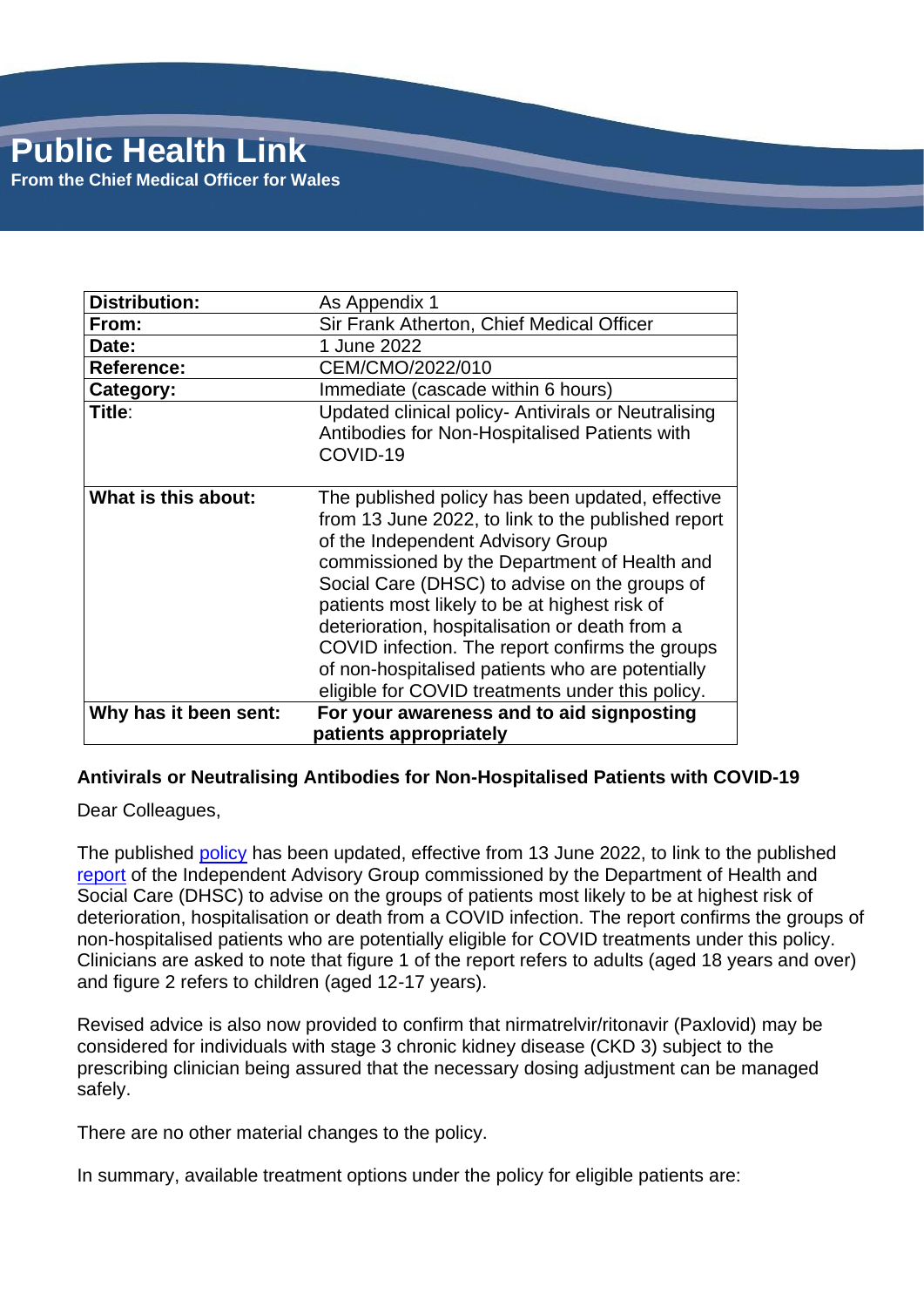• First-line: nirmatrelvir/ritonavir (antiviral) OR sotrovimab (neutralising monoclonal antibody (nMAB)), as clinically indicated

- Second-line: remdesivir (antiviral)
- Third-line: molnupiravir (antiviral)

Non-hospitalised patients are eligible for treatment under the policy with any one of the four medicines if:

• SARS-CoV-2 infection is confirmed by either:

o Lateral flow test (registered via gov.uk or NHS 119)

OR

o Polymerase chain reaction (PCR) testing

# AND

• They are [symptomatic with COVID-19](https://www.nhs.uk/conditions/coronavirus-covid-19/symptoms/) and are showing no signs of clinical recovery

AND

• The patient is a member of a 'highest' risk group (as defined in the Department of Health and Social Care commissioned **Independent Advisory Group Report**)

Further details, including medicine specific guidance, may be found in the [clinical policy.](https://awttc.nhs.wales/covid-19-therapeutic-hub/covid-19-therapies-alerts-and-advice/) Further information on selecting the most appropriate treatment can be found in the accompanying [clinical guide.](https://awttc.nhs.wales/covid-19-therapeutic-hub/covid-19-therapies-alerts-and-advice/)

# **Action**

Health Boards are asked to:

1. Consider prescribing an antiviral or neutralising monoclonal antibody to non-hospitalised patients eligible under the published policy, noting that the groups of adult and paediatric patients potentially eligible under the policy are defined within the published Independent Advisory Group report.

Children aged 12-17 years may only be considered for treatment with sotrovimab (as a licensed treatment option) or remdesivir (as an off-label use). For paediatric/adolescent patients (aged 12-17 years inclusive), paediatric multi-disciplinary team (MDT) assessment should be used to determine clinical capacity to benefit from the treatment.

2. Nirmatrelvir/ritonavir, and molnupiravir, are **not recommended during pregnancy**. All individuals of childbearing potential who are prescribed molnupiravir should be advised to use effective contraception for the duration of treatment and for 4 days after the last dose of molnupiravir. The use of ritonavir may reduce the efficacy of combined hormonal contraceptives. Patients using combined hormonal contraceptives should be advised to use an effective alternative contraceptive method or an additional barrier method of contraception during treatment and until after one complete menstrual cycle after stopping nirmatrelvir/ritonavir.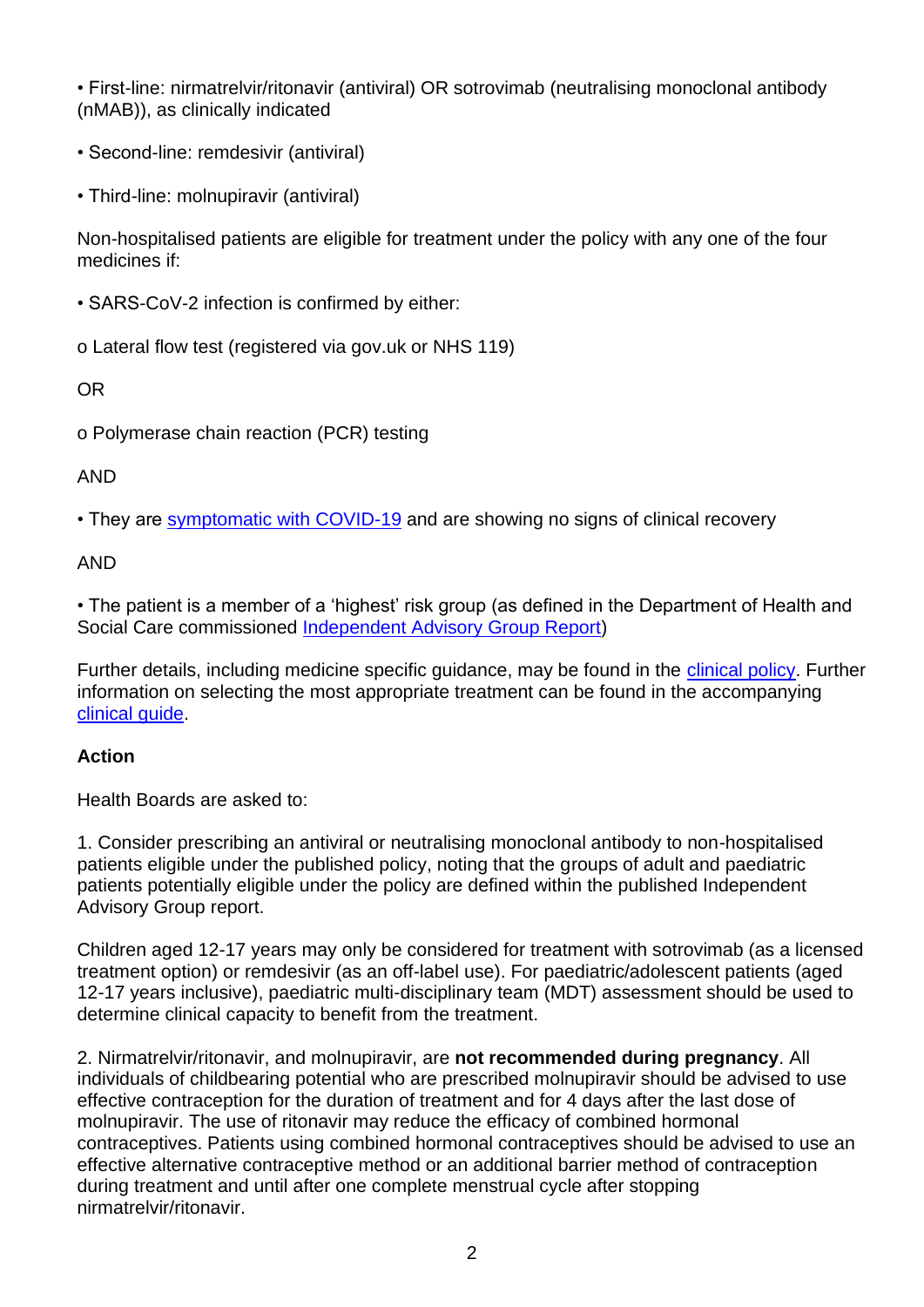3. Ensure that any patients who receive a COVID antiviral while pregnant are reported to the UK COVID-19 antivirals in pregnancy registry on 0344 892 0909 (available 9:00am to 5:00pm, Monday to Friday, excluding bank holidays) so that they can be followed up. For more information, go to [https://www.medicinesinpregnancy.org/COVID-19-Antivirals-Pregnancy-](https://www.medicinesinpregnancy.org/COVID-19-Antivirals-Pregnancy-Registry/)[Registry/](https://www.medicinesinpregnancy.org/COVID-19-Antivirals-Pregnancy-Registry/)

4. Noting the important role of surveillance, treating clinicians are asked to support testing and / or data requirements as recommended under country specific or UK wide surveillance programmes, where laboratory capacity and resourcing allows. Sequencing is an important part of surveillance activities to monitor for the development of new variants and drug resistance. Genotype results do not form part of the eligibility criteria for any treatment under this policy and treatment should not be delayed pending these results.

5. Ensure clinicians prescribing remdesivir for individuals aged 12-17 years, as an off-label product, follow local governance procedures in relation to the prescribing of off-label medicines.

Further guidance on the prescribing of off-label medicines can be found below:

- [https://www.gov.uk/drug-safety-update/off-label-or-unlicensed-use-of-medicines](https://www.gov.uk/drug-safety-update/off-label-or-unlicensed-use-of-medicines-prescribers-responsibilities)[prescribers-responsibilities](https://www.gov.uk/drug-safety-update/off-label-or-unlicensed-use-of-medicines-prescribers-responsibilities)
- [https://www.gmc-uk.org/ethical-guidance/ethical-guidance-for-doctors/good-practice-in](https://www.gmc-uk.org/ethical-guidance/ethical-guidance-for-doctors/good-practice-in-prescribing-and-managing-medicines-and-devices/prescribing-unlicensed-medicines)[prescribing-and-managing-medicines-and-devices/prescribing-unlicensed-medicines](https://www.gmc-uk.org/ethical-guidance/ethical-guidance-for-doctors/good-practice-in-prescribing-and-managing-medicines-and-devices/prescribing-unlicensed-medicines)
- [https://www.rpharms.com/resources/frameworks/prescribing-competency](https://www.rpharms.com/resources/frameworks/prescribing-competency-framework/competency-framework)[framework/competency-framework](https://www.rpharms.com/resources/frameworks/prescribing-competency-framework/competency-framework)

6. Ensure adequate arrangements are in place to support dosing adjustment where nirmatrelvir/ritonavir is prescribed for patients with stage 3 chronic kidney disease (CKD 3). This will typically require dispensing pharmacies to remove tablets from packs and ensure clear explanatory advice is provided to the patient.

7. Ensure discharge letters to primary care explicitly record the treatment that has been given, together with the dose and date of administration.

8. Adhere to the guidance which has been developed by the Specialist Pharmacy Service (SPS) to support the administration of [antivirals](https://www.sps.nhs.uk/home/guidance/covid-19-treatments/oral-antivirals/) or [monoclonal antibodies.](https://www.sps.nhs.uk/home/guidance/covid-19-treatments/neutralising-monoclonal-antibodies/)

9. Provide regular stock updates to the nationalprocurement lead pharmacist. Providers should enter the products onto stock control and prescribing systems as described below:

- Paxlovid, nirmatrelvir (150mg tablets) plus ritonavir (100mg tablets), 30 tablet pack

- Remdesivir 100mg powder for concentrate for solution for infusion
- Sotrovimab 500mg/8ml solution for infusion vials
- Molnupiravir 200mg capsules, 40 capsules

### **Co-Administration**

For further information please visit the University of Liverpool COVID-19 Drug Interactions website [\(https://www.covid19-druginteractions.org/checker\)](https://www.covid19-druginteractions.org/checker).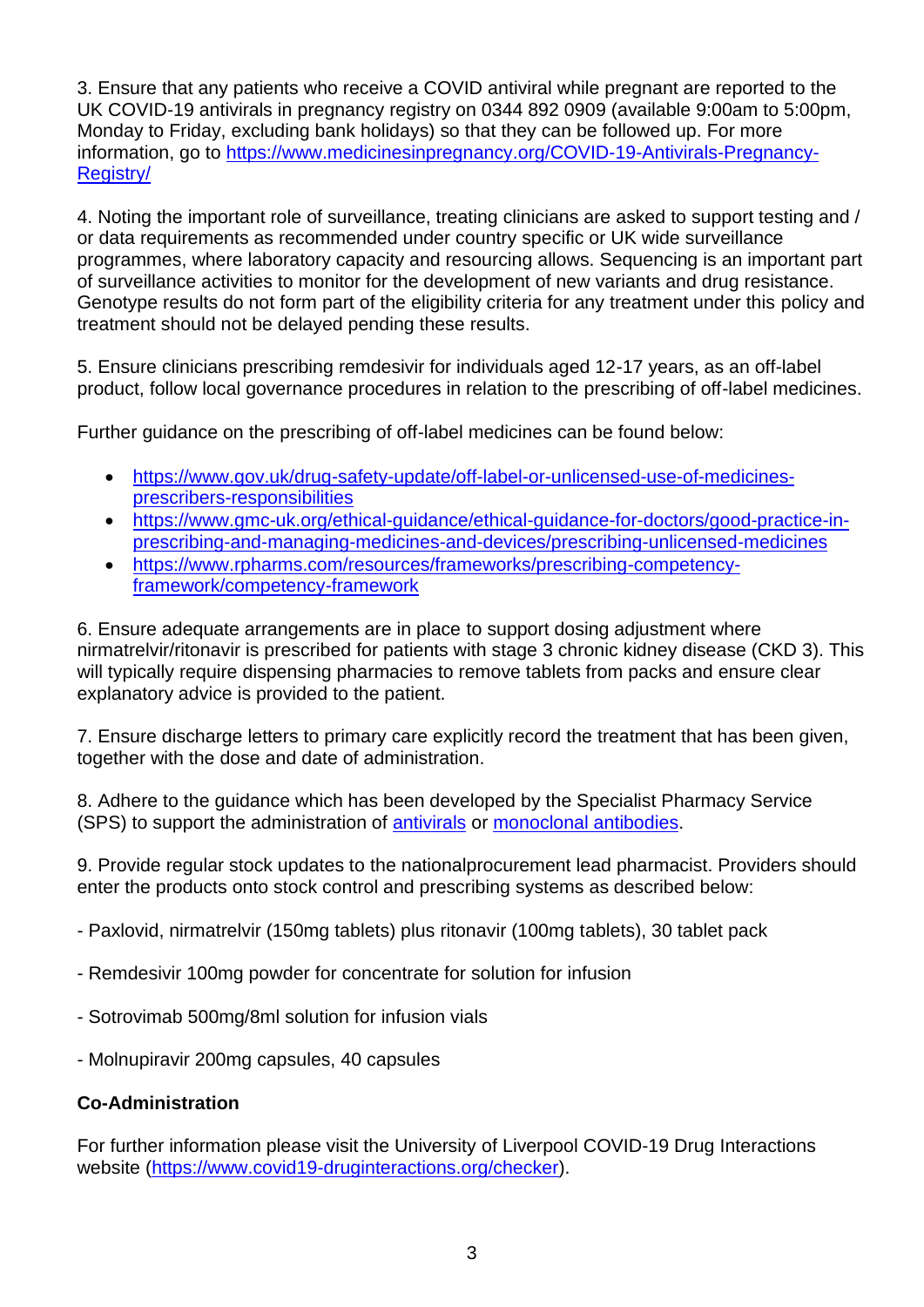#### **Monitoring, tracking and follow-up**

All handovers of clinical care (including between hospitals if patients are transferred, between levels of care and clinical teams within hospitals, and between hospitals and primary care) should explicitly record that an antiviral or monoclonal antibody has been given, together with the dose and date of administration.

Healthcare professionals are asked to report any suspected adverse reactions (including congenital malformations and or neurodevelopmental delays following treatment during pregnancy) via the United Kingdom Yellow Card Scheme [www.mhra.gov.uk/yellowcard](file:///C:/Users/an123195/AppData/Local/Microsoft/Windows/INetCache/Content.Outlook/2L12QCXM/www.mhra.gov.uk/yellowcard) or search for MHRA Yellow Card in the Google Play or Apple App Store.

### **Enquiries**

Enquiries should in the first instance be directed to the health board's Chief Pharmacist who will escalate issues to the Pharmacy and Prescribing Team at Welsh Government if required. Enquiries to the Welsh Government should be directed to: COVID-19.Pharmacy.Prescribing@gov.wales.

Yours sincerely

**SIR FRANK ATHERTON**